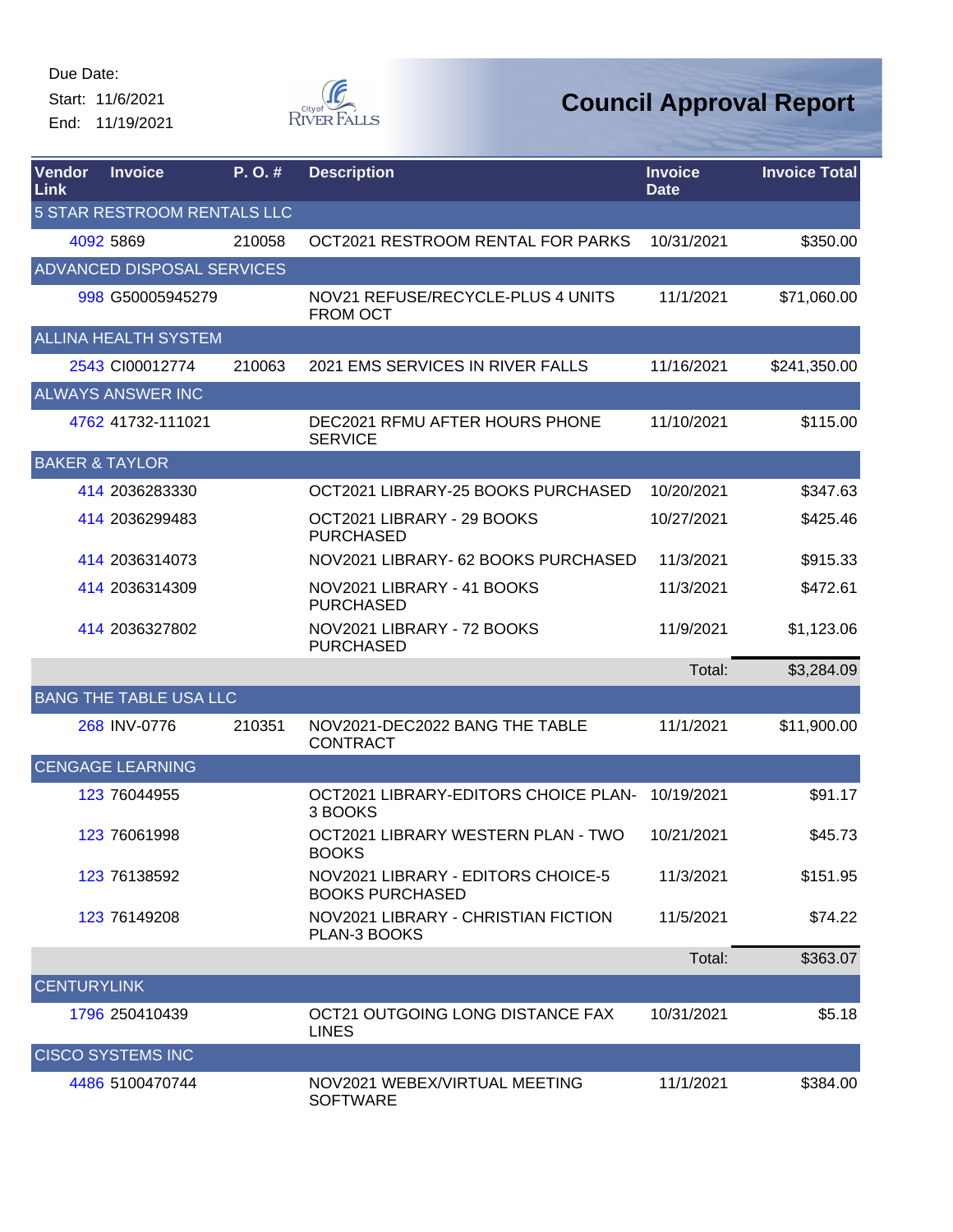Start: 11/6/2021 End: 11/19/2021



| <b>Vendor</b><br>Link | <b>Invoice</b>                         | P.O.#  | <b>Description</b>                                         | <b>Invoice</b><br><b>Date</b> | <b>Invoice Total</b> |
|-----------------------|----------------------------------------|--------|------------------------------------------------------------|-------------------------------|----------------------|
| <b>DALTON, THOMAS</b> |                                        |        |                                                            |                               |                      |
|                       | 3168 2021 SAFETY FO<br><b>OTWEAR</b>   |        | 2021 SAFETY FOOTWEAR<br><b>REIMBURSEMENT</b>               | 11/9/2021                     | \$150.00             |
| <b>EBSCO</b>          |                                        |        |                                                            |                               |                      |
|                       | 853 1636648                            |        | LIBRARY - PERIODICAL SUBSCRIPTION<br><b>RENEWALS</b>       | 11/3/2021                     | \$6,582.97           |
|                       | <b>ECOSYSTEMS, LLC</b>                 |        |                                                            |                               |                      |
| 2696 454              |                                        | 210256 | Wetland Delineation For North Sanitary Sewer<br>Inter      | 11/2/2021                     | \$2,499.60           |
| <b>EFTPS</b>          |                                        |        |                                                            |                               |                      |
|                       | 7 7 2055                               |        | Payroll Period 11/1/21 -11/14/21                           | 11/19/2021                    | \$69,395.23          |
|                       | <b>ENTERPRISE FM TRUST</b>             |        |                                                            |                               |                      |
|                       | 456 FBN4333562                         | 210049 | NOV21 MOTOR POOL/BLDG INSP                                 | 11/1/2021                     | \$1,896.78           |
|                       | EO JOHNSON CO. INC                     |        |                                                            |                               |                      |
|                       | 98 30458985                            |        | NOV2021 LIBRARY RICOH C2000 COPIER<br><b>BASE/OVERAGES</b> | 11/10/2021                    | \$211.67             |
|                       | <b>EXPRESS PERSONNEL SERVICES</b>      |        |                                                            |                               |                      |
|                       | 109 26313180                           | 210016 | WKEND 11/7/21 C.SORENSEN - 13<br><b>HOURS/PW TEMP</b>      | 11/10/2021                    | \$241.28             |
|                       | 109 26341531                           | 210016 | WKEND 11/14/21 - SORENSEN/STECKER -<br>24 HRS-TEMPS        | 11/16/2021                    | \$474.42             |
|                       |                                        |        |                                                            | Total:                        | \$715.70             |
|                       | <b>FBG SERVICE CORPORATION</b>         |        |                                                            |                               |                      |
|                       | 364 912700                             | 210345 | Floor Maintenance in Several Buildings                     | 11/1/2021                     | \$2,824.77           |
|                       | FIRST NATIONAL BANK - RF SECTION 125   |        |                                                            |                               |                      |
|                       | 6 72054                                |        | Payroll Period 11/1/21 -11/14/21                           | 11/19/2021                    | \$3,374.14           |
|                       | FIRST NATIONAL BANK OF RIVER FALLS INC |        |                                                            |                               |                      |
|                       | <b>115 NOV2021LOAN</b><br>XX5313       |        | NOV2021 LOAN-STREETS/PARKS/HOFFMAN                         | 11/1/2021                     | \$55,673.37          |
|                       | <b>115 NOV2021LOAN</b><br>XX5314       |        | NOV2021-FUTURE FIRE STATION/STERLING<br><b>PONDS</b>       | 11/1/2021                     | \$37,841.63          |
|                       |                                        |        |                                                            | Total:                        | \$93,515.00          |
|                       | <b>GENERAL SPRINKLER CORPORATION</b>   |        |                                                            |                               |                      |
|                       | 1147 37129                             | 210335 | 2021 ANNUAL INSPECTIONS-4 BUILDINGS                        | 11/1/2021                     | \$1,590.00           |
|                       | 1147 37259                             | 210335 | CITY HALL COMPRESSOR/REPLACED<br>AMD//INSPECTION           | 11/14/2021                    | \$3,065.00           |
|                       |                                        |        |                                                            | Total:                        | \$4,655.00           |
| <b>HAWKINS INC</b>    |                                        |        |                                                            |                               |                      |
|                       | 133 6055102                            | 210019 | Oct2021 Well Chemicals                                     | 10/31/2021                    | \$5,801.98           |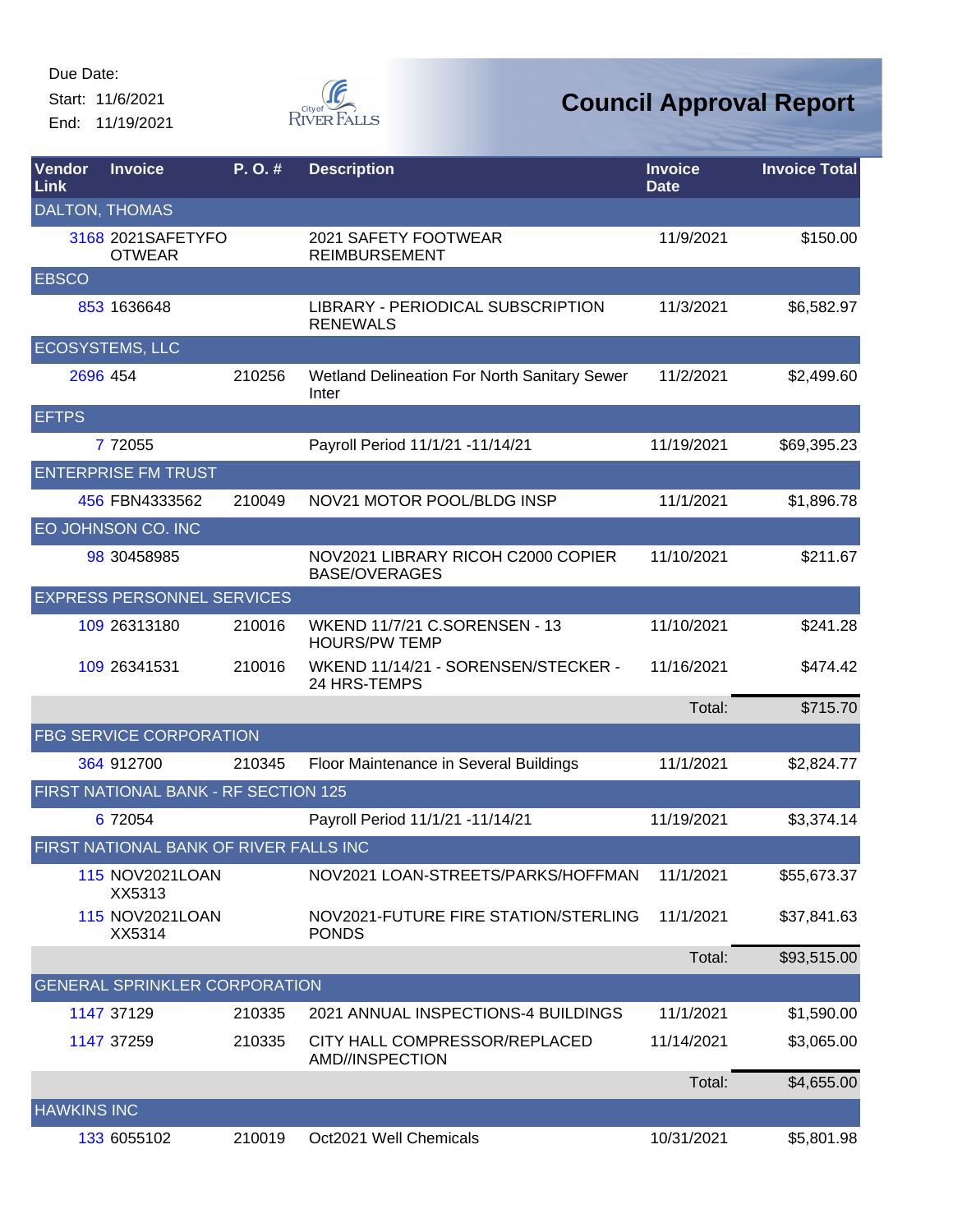Start: 11/6/2021 End: 11/19/2021



| Vendor<br><b>Link</b> | <b>Invoice</b>                         | P.O.#  | <b>Description</b>                                       | <b>Invoice</b><br><b>Date</b> | <b>Invoice Total</b> |
|-----------------------|----------------------------------------|--------|----------------------------------------------------------|-------------------------------|----------------------|
|                       | <b>HELBIG, ANGELINA</b>                |        |                                                          |                               |                      |
|                       | 3067 NOV2021                           | 210044 | NOV2021 SAFETY COORDINATOR<br><b>SERVICES</b>            | 11/1/2021                     | \$6,066.00           |
|                       | <b>HELMER PRINTING INC</b>             |        |                                                          |                               |                      |
|                       | 136 196897                             |        | MAILROOM-2500 #10 WINDOW ENVELOPES                       | 10/31/2021                    | \$573.78             |
|                       | <b>HUDSON PHYSICIANS SC</b>            |        |                                                          |                               |                      |
|                       | 145 800370411121                       |        | OCT2021 EMPLOYEE TESTING                                 | 10/31/2021                    | \$285.00             |
|                       | HUEBSCH LAUNDRY COMPANY                |        |                                                          |                               |                      |
|                       | 146 20105225                           | 210066 | 10/6/21 PUBLIC WORKS RUG SERVICE                         | 10/6/2021                     | \$51.45              |
|                       | 146 20107911                           | 210066 | 10/20/21 PUBLIC WORKS RUG SERVICE                        | 10/20/2021                    | \$51.45              |
|                       | 146 10176478                           | 210035 | 11/3/21 ELECTRIC DEPT UNIFORMS                           | 11/3/2021                     | \$299.08             |
|                       | 146 10176479                           | 210026 | 11/3/21 WATER DEPT UNIFORMS                              | 11/3/2021                     | \$50.42              |
|                       | 146 10176480                           | 210021 | 11/3/21 PUBLIC WORKS DEPT UNIFORMS                       | 11/3/2021                     | \$107.65             |
|                       | 146 10176481                           | 210026 | 11/3/21 WASTEWATER DEPT UNIFORMS                         | 11/3/2021                     | \$39.97              |
|                       |                                        |        |                                                          | Total:                        | \$600.02             |
|                       | HUNT ELECTRIC CORPORATION              |        |                                                          |                               |                      |
|                       | 4460 21100676                          |        | PD/POWER PLANT SERVICE CALLS-ENTRY<br>DOOR/AMAG PANEL    | 11/8/2021                     | \$380.00             |
|                       | INDIANHEAD FEDERATED LIBRARY SYSTEM    |        |                                                          |                               |                      |
|                       | 655 230432                             |        | LIBRARY-1000 PATRON COMBINATION<br><b>CARDS</b>          | 10/25/2021                    | \$270.00             |
|                       | 655 230435                             |        | LIBRARY-1000 PATRON REGISTRATION<br><b>CARDS</b>         | 10/25/2021                    | \$32.20              |
|                       |                                        |        |                                                          | Total:                        | \$302.20             |
|                       | INDUSTRIAL HEALTH SERVICES NETWORK INC |        |                                                          |                               |                      |
|                       | 948 126726                             |        | OCT2021 PRE-EMPLOYMENT<br><b>TESTING/QUERNA</b>          | 10/31/2021                    | \$68.90              |
| <b>INFOSEND INC</b>   |                                        |        |                                                          |                               |                      |
|                       | 150 202034                             |        | FOCUS ON ENERGY MAIL INSERT-WILL BE<br><b>REIMBURSED</b> | 11/1/2021                     | \$479.57             |
|                       |                                        |        | INTERNATIONAL CITY MGMT ASSOC RETIREMENT CORP            |                               |                      |
|                       | 1 72050                                |        | Payroll Period 11/1/21 -11/14/21                         | 11/19/2021                    | \$18,541.12          |
|                       | 1 72051                                |        | Payroll Period 11/1/21 -11/14/21                         | 11/19/2021                    | \$726.60             |
|                       |                                        |        |                                                          | Total:                        | \$19,267.72          |
|                       | <b>KINGS HIGHWAY LLC</b>               |        |                                                          |                               |                      |
|                       | 4707 ESCROWRETU 210346<br><b>RN</b>    |        | RETURN HIGHVIEW MEADOWS ROADWAY<br><b>DEPOSIT</b>        | 11/11/2021                    | \$236,250.00         |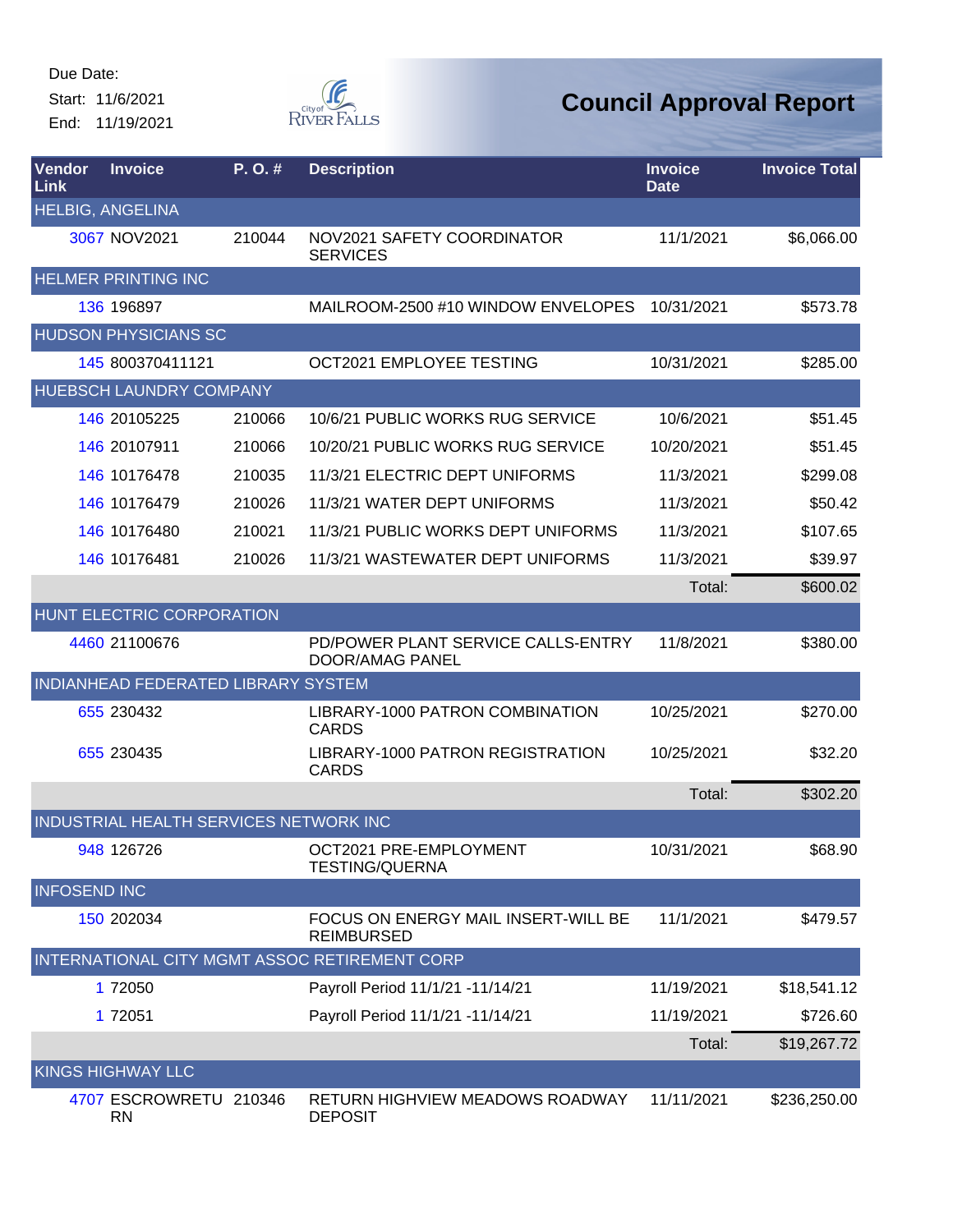Start: 11/6/2021 End: 11/19/2021



| <b>Vendor</b><br>Link | <b>Invoice</b>                  | P. O. # | <b>Description</b>                                       | <b>Invoice</b><br><b>Date</b> | <b>Invoice Total</b> |
|-----------------------|---------------------------------|---------|----------------------------------------------------------|-------------------------------|----------------------|
|                       | <b>KRAMER WELL DRILLING LLC</b> |         |                                                          |                               |                      |
|                       | 4798 21-175                     | 210350  | ELECT DEPT-DIRECTIONAL BORING/KWIK<br><b>TRIP</b>        | 11/5/2021                     | \$9,718.50           |
|                       | K-TECH SPECIALTY COATINGS INC   |         |                                                          |                               |                      |
|                       | 4179 202111-K0069               | 210070  | SNOW - BEET HEET CONCENTRATE                             | 11/14/2021                    | \$3,643.94           |
|                       | <b>LAKES COFFEE LLC</b>         |         |                                                          |                               |                      |
|                       | 4064 15965                      |         | NOV2021 LIBRARY COFFEE ORDER                             | 11/1/2021                     | \$80.50              |
|                       | 4064 16040                      |         | NOV2021 CITYHALL COFFEE ORDER                            | 11/8/2021                     | \$77.70              |
|                       |                                 |         |                                                          | Total:                        | \$158.20             |
|                       | LINEHAN OUTDOOR SERVICES LLC    |         |                                                          |                               |                      |
|                       | 1570 1369                       | 210151  | OCT2021 WHITETAIL CORPORATE PARK<br><b>MOWING</b>        | 10/31/2021                    | \$570.00             |
|                       | 1570 1367                       |         | OCT2021 STERLING PONDS CORPORATE<br><b>PARK MOWING</b>   | 10/31/2021                    | \$250.00             |
|                       | 1570 1366                       | 210145  | OCT2021 STERLING PONDS RESIDENTIAL<br><b>AREA MOWING</b> | 10/31/2021                    | \$940.00             |
|                       | 1570 1368                       |         | OCT2021 POLICE DEPT MOWING                               | 10/31/2021                    | \$150.00             |
|                       |                                 |         |                                                          | Total:                        | \$1,910.00           |
|                       | <b>LOFFLER COMPANIES INC</b>    |         |                                                          |                               |                      |
|                       | 182 30297265                    |         | OCT2021-POLICE DEPT KONICA MINOLTA<br><b>COPIER</b>      | 10/18/2021                    | \$188.46             |
|                       | METERING & TECHNOLOGY SOLUTIONS |         |                                                          |                               |                      |
|                       | 451 20885                       | 210343  | NOV2021 - 71 WATER METERS                                | 11/12/2021                    | \$13,138.98          |
| <b>MIDWEST TAPE</b>   |                                 |         |                                                          |                               |                      |
|                       | 409 501155884                   |         | OCT2021 LIBRARY-SUICIDE SQAD DVD                         | 10/20/2021                    | \$26.24              |
|                       | 409 501178853                   |         | OCT2021 LIBRARY DEAR SANTA<br><b>AUDIOBOOK</b>           | 10/25/2021                    | \$29.99              |
|                       | 409 501202823                   |         | OCT2021 LIBRARY - TWO AUDIOBOOKS                         | 10/29/2021                    | \$94.98              |
|                       | 409 501202824                   |         | OCT2021 LIBRARY GAME ON AUDIOBOOK                        | 10/29/2021                    | \$29.99              |
|                       | 409 501202825                   |         | OCT2021 LIBRARY - FOUR AUDIOBOOKS<br><b>PURCHASED</b>    | 10/29/2021                    | \$154.96             |
|                       | 409 501246511                   |         | NOV2021 LIBRARY - JUNGLE CRUISE DVD                      | 11/9/2021                     | \$22.49              |
|                       | 409 501246319                   |         | NOV2021 LIBRARY - BETTER OFF DEAD<br><b>AUDIOBOOK</b>    | 11/9/2021                     | \$44.99              |
|                       | 409 501246318                   |         | NOV2021 LIBRARY - 7 AUDIOBOOKS<br><b>PURCHASED</b>       | 11/9/2021                     | \$270.93             |
|                       |                                 |         |                                                          | Total:                        | \$674.57             |
|                       | <b>NEI ELECTRIC INC</b>         |         |                                                          |                               |                      |
|                       | 4239 138750                     |         | LOOP AMP REPLACED-MAIN & PAULSON                         | 10/28/2021                    | \$1,232.04           |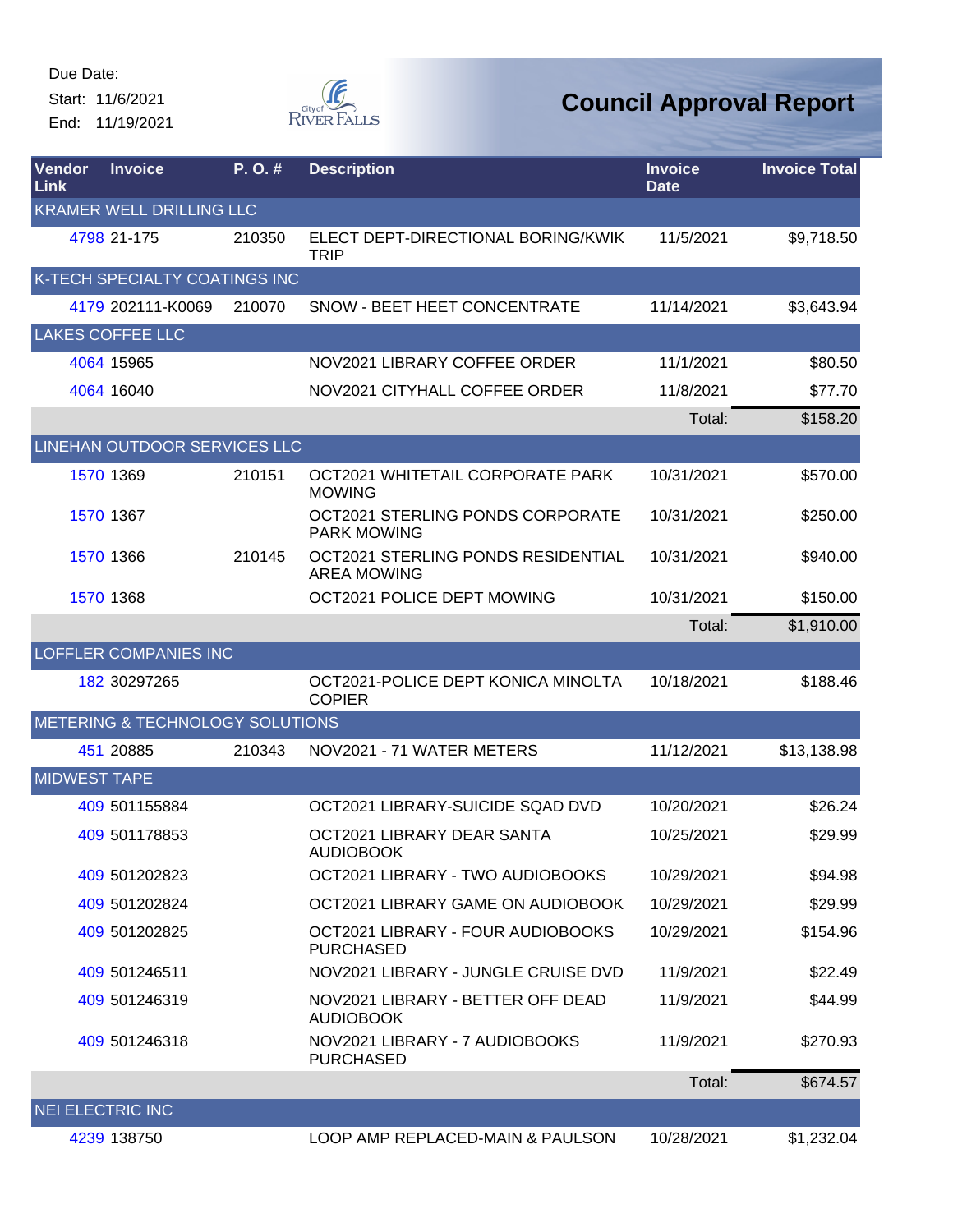Start: 11/6/2021 End: 11/19/2021



| Vendor<br>Link                | <b>Invoice</b>                      | P. O. # | <b>Description</b>                                        | <b>Invoice</b><br><b>Date</b> | <b>Invoice Total</b> |  |  |
|-------------------------------|-------------------------------------|---------|-----------------------------------------------------------|-------------------------------|----------------------|--|--|
| OGDEN ENGINEERING COMPANY INC |                                     |         |                                                           |                               |                      |  |  |
|                               | 203 21-3617                         | 210339  | Survey for Cable Replacement/Apollo Rd &<br>Lawrence      | 10/31/2021                    | \$1,588.15           |  |  |
|                               | 203 21-3617/2                       | 210340  | <b>SURVEY FOR CABLE</b><br>REPLACEMENT/BARTOSH            | 10/31/2021                    | \$1,899.80           |  |  |
|                               | 203 21-3617/3                       | 210341  | OCT 2021-SURVEY FOR CABLE<br>REPLACEMENT/PAULSON          | 10/31/2021                    | \$586.35             |  |  |
|                               |                                     |         |                                                           | Total:                        | \$4,074.30           |  |  |
|                               | ONE TIME PAY VENDOR                 |         |                                                           |                               |                      |  |  |
|                               | 9999 BAELEYBALZE<br>R               |         | POLICE DEPT-OVERPAYMENT OF PARKING<br><b>CITATIONS</b>    | 11/18/2021                    | \$590.00             |  |  |
|                               | PAYPAL UPDATE/CHANGE VENDOR#/FID    |         |                                                           |                               |                      |  |  |
|                               | 639 114182297                       |         | OCT2021 PAYPAL SERVICES-PARK AND<br><b>REC</b>            | 10/31/2021                    | \$30.00              |  |  |
|                               | <b>PELION BENEFITS</b>              |         |                                                           |                               |                      |  |  |
|                               | 5 72053                             |         | Payroll Period 11/1/21 -11/14/21                          | 11/19/2021                    | \$1,628.88           |  |  |
|                               | <b>PEMBER COMPANIES</b>             |         |                                                           |                               |                      |  |  |
|                               | 1045 12659                          | 210307  | FINAL PYMT - 2021 CONCRETE PROJECT                        | 11/1/2021                     | \$4,932.41           |  |  |
|                               | PIERCE COUNTY TREASURER             |         |                                                           |                               |                      |  |  |
|                               | 210 OCT2021                         |         | OCT2021 JAIL, DWI & INTERLOCK - COURT<br><b>FEES</b>      | 10/31/2021                    | \$321.00             |  |  |
|                               | PRUDENT MAN ADVISORS LLC            |         |                                                           |                               |                      |  |  |
|                               | 4399 225035                         |         | OCT2021 ASSET MANAGEMENT FEES                             | 10/31/2021                    | \$354.54             |  |  |
|                               | RIVER FALLS CHAMBER OF COMMERCE INC |         |                                                           |                               |                      |  |  |
|                               | 225 3RDQRT 2021<br><b>ROOM TAX</b>  |         | 3RD QRT 2021 ROOM TAX                                     | 11/8/2021                     | \$35,526.23          |  |  |
|                               | RIVER FALLS POLICE ASSOCIATION      |         |                                                           |                               |                      |  |  |
|                               | 9 72056                             |         | OCTOBER 2021 UNION DUES                                   | 11/19/2021                    | \$648.00             |  |  |
|                               | ROHL CONSTRUCTION INC               |         |                                                           |                               |                      |  |  |
|                               | 2983 14059                          |         | OCT2021 - 150.93 TONS BASE CRUSHED<br><b>LIMESTONE</b>    | 10/31/2021                    | \$1,328.18           |  |  |
|                               | RURAL ELECTRIC SUPPLY COOPERATIVE   |         |                                                           |                               |                      |  |  |
|                               | 221 842185-00                       | 210329  | ELECT DEPT-1PH TRANSFORMER BOX PAD                        | 11/8/2021                     | \$5,380.20           |  |  |
| <b>SAFE-FAST INC</b>          |                                     |         |                                                           |                               |                      |  |  |
|                               | 2555 INV250249                      |         | <b>PARKS DEPT-FLEX NO TANGLE SINGLE</b><br><b>HARNESS</b> | 11/1/2021                     | \$129.99             |  |  |
| <b>SAVATREE LLC</b>           |                                     |         |                                                           |                               |                      |  |  |
|                               | 772 9665428                         | 210191  | OCT2021-REMOVAL/HAUL ASH TREES                            | 10/25/2021                    | \$16,170.00          |  |  |
|                               | SHORT ELLIOTT HENDRICKSON INC       |         |                                                           |                               |                      |  |  |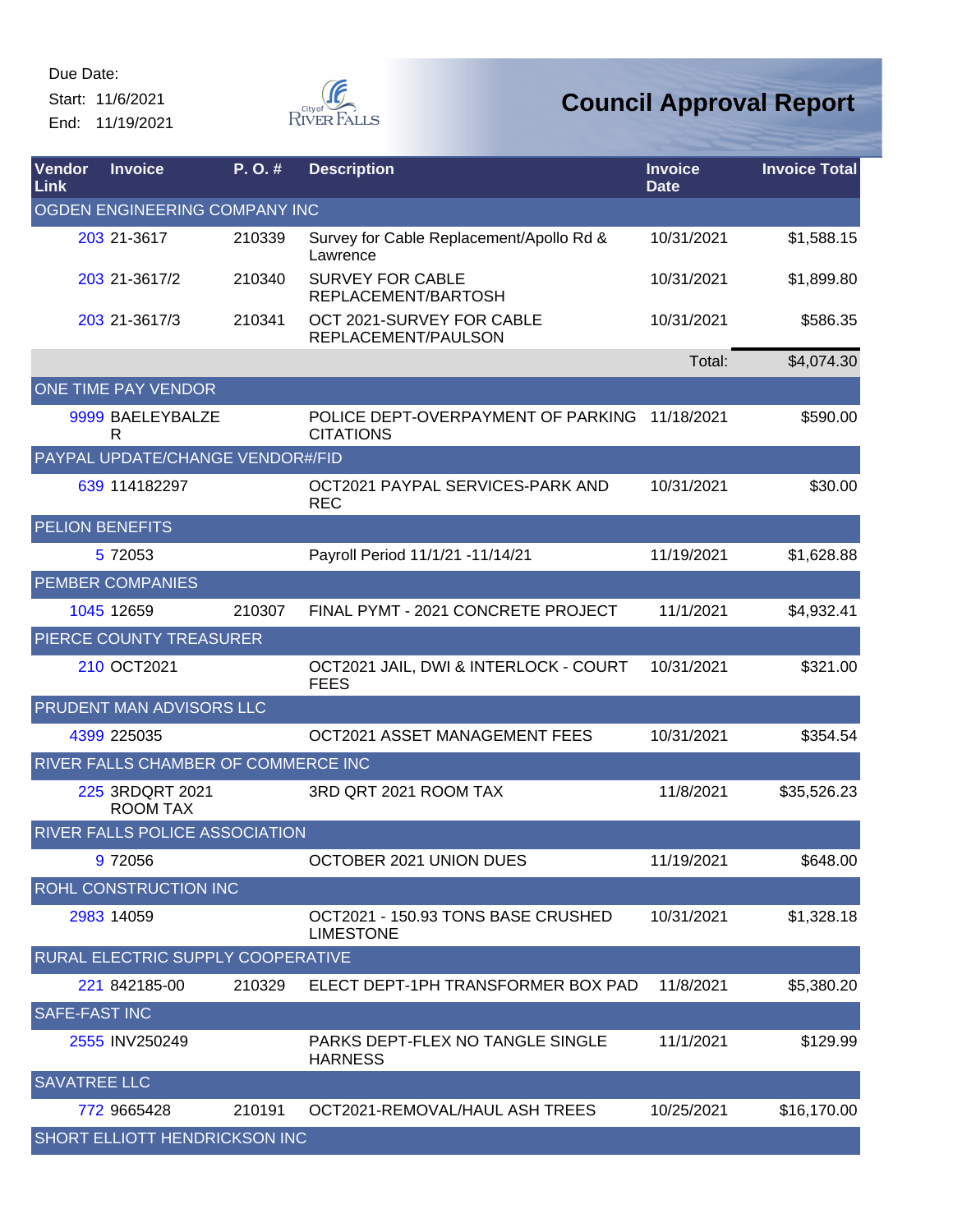Start: 11/6/2021 End: 11/19/2021



| Vendor<br>Link          | <b>Invoice</b>                           | P. O.# | <b>Description</b>                                               | <b>Invoice</b><br><b>Date</b> | <b>Invoice Total</b> |
|-------------------------|------------------------------------------|--------|------------------------------------------------------------------|-------------------------------|----------------------|
|                         | 244 414826                               | 210239 | OCT2021 NORTH WATER TOWER DESIGN & 10/31/2021<br><b>CONST</b>    |                               | \$468.38             |
|                         | 244 415587                               | 210159 | THROUGH OCT2021-MANN VALLEY CORP<br><b>PARK FEES</b>             | 11/1/2021                     | \$30,123.85          |
|                         |                                          |        |                                                                  | Total:                        | \$30,592.23          |
|                         | SHRED-IT US HOLDCO, INC                  |        |                                                                  |                               |                      |
|                         | 2439 8000254397                          | 210054 | SEPT/OCT2021 MONTHLY SHREDDING<br><b>SERVICE</b>                 | 10/31/2021                    | \$543.25             |
|                         | 2439 CREDIT400000<br>6037                |        | POLICE DEPT CREDIT-SHREDDING<br><b>SERVICE</b>                   | 10/31/2021                    | $-$139.02$           |
|                         |                                          |        |                                                                  | Total:                        | \$404.23             |
|                         | ST BRIDGET CATHOLIC CONGREGATION INC     |        |                                                                  |                               |                      |
|                         | 2782 NOV2021INCEN<br><b>TIVE</b>         |        | LIGHTING UPGRADE-FOCUS ON ENERGY<br><b>MATCH INCENTIVE</b>       | 11/8/2021                     | \$3,738.08           |
|                         | ST CROIX COUNTY INFORMATION TECHNOLOGY   |        |                                                                  |                               |                      |
|                         | 1565 518014                              | 210273 | <b>VPN/PASSWORD MANAGER &amp; NETMOTION</b><br><b>MAINT</b>      | 11/1/2021                     | \$1,062.41           |
|                         | ST CROIX COUNTY REGISTER OF DEEDS        |        |                                                                  |                               |                      |
|                         | 935 OCT2021CSMF<br>EES                   |        | OCT2021 CSM RECORDING FEES                                       | 10/31/2021                    | \$60.00              |
|                         | ST CROIX COUNTY TREASURER                |        |                                                                  |                               |                      |
|                         | 252 OCT2021                              |        | OCT2021 JAIL, DWI & INTERLOCK - COURT<br><b>FEES</b>             | 10/31/2021                    | \$220.00             |
|                         | <b>STANARD &amp; ASSOCIATES INC</b>      |        |                                                                  |                               |                      |
|                         | 273 SA000048699                          |        | <b>18 ENTRY LEVEL LAW ENFORCEMENT</b><br>OFFICER TEST            | 10/31/2021                    | \$432.00             |
| <b>STAPLES INC - VT</b> |                                          |        |                                                                  |                               |                      |
|                         | 2376 DET10146807/O<br>CT2021             |        | OCT2021 OFFICE SUPPLIES/MULTIPLE CITY 10/31/2021<br><b>DEPTS</b> |                               | \$1,918.91           |
| <b>STATE OF WI</b>      |                                          |        |                                                                  |                               |                      |
|                         | 259 OCT2021                              |        | OCT2021 PENALTY ASSESSMENT                                       | 10/31/2021                    | \$1,991.59           |
|                         | STATE OF WI DEPT OF EMPLOYEE TRUST FUNDS |        |                                                                  |                               |                      |
|                         | 11 72057                                 |        | OCTOBER 2021 WRS                                                 | 11/19/2021                    | \$85,824.33          |
|                         | STATE OF WI, DEPT OF CHILDREN & FAMILIES |        |                                                                  |                               |                      |
|                         | 328 72058                                |        | Payroll Period 11/1 - 11/14 Remitt#7747159                       | 11/19/2021                    | \$340.31             |
|                         | 328 72058-1                              |        | Payroll Period 11/1 - 11/14 Remit#6809900                        | 11/19/2021                    | \$17.50              |
|                         |                                          |        |                                                                  | Total:                        | \$357.81             |
|                         |                                          |        | STATEWIDE ENERGY EFFICIENCY & RENEWABLES ADMIN INC               |                               |                      |
|                         | 243 OCT2021                              |        | OCT2021 PUBLIC BENEFIT<br>COLLECTION/RFMU                        | 10/31/2021                    | \$4,322.47           |